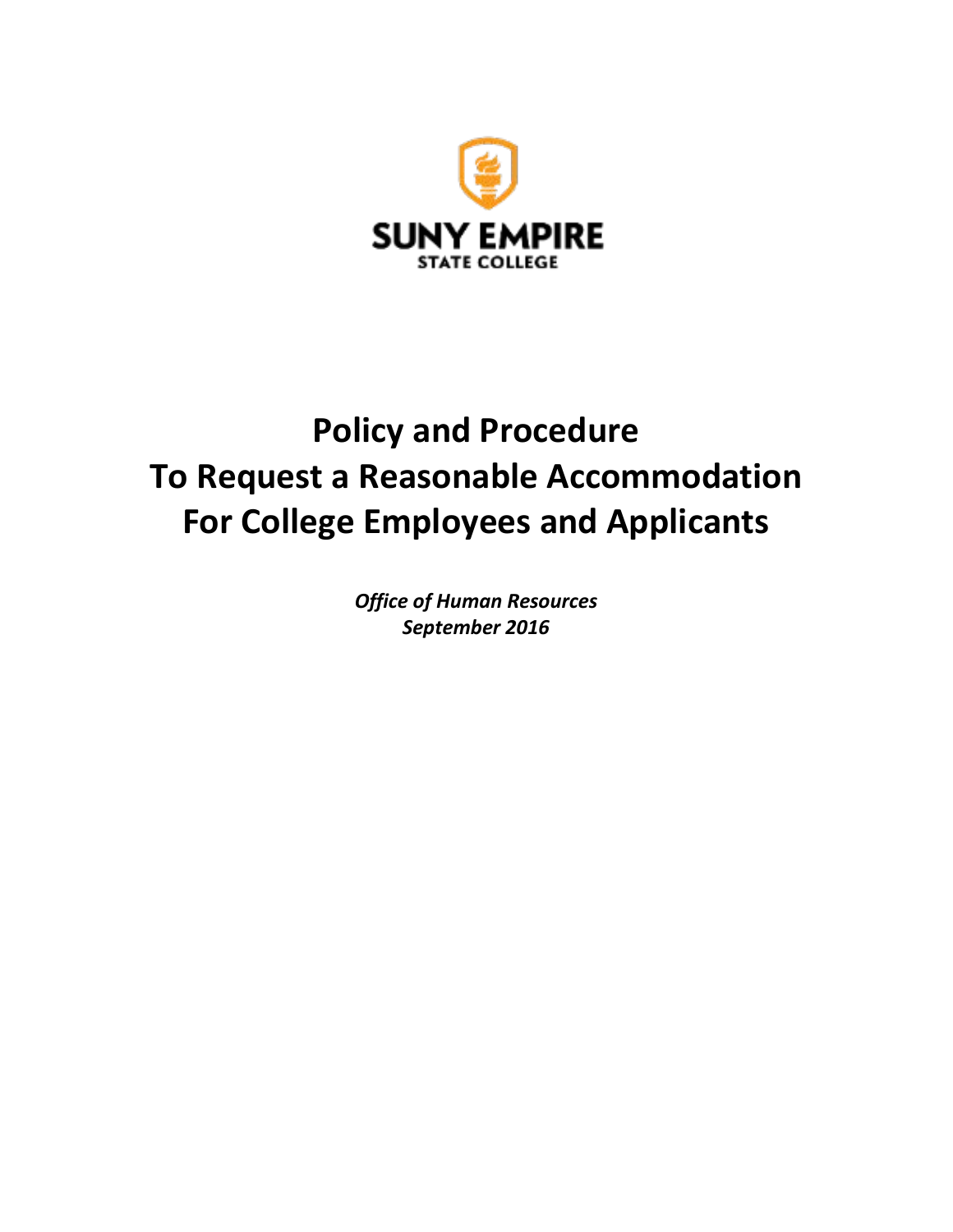## **Policy:**

SUNY Empire State College is committed to assuring equal employment opportunity and equal access to services, programs and activities for persons with disabilities. It is the policy of the College to provide reasonable accommodation(s) to a qualified person with a disability to enable such person to perform the essential functions of the position for which he/she is employed or is applying for employment.

#### **Scope:**

The Policy and Procedure applies to all employment practices and actions. It includes, but is not limited to, recruitment, the job application process, hiring, training, disciplinary actions, rates of pay or other compensation, advancement, classification, transfer and reassignment, and promotions.

Employees or applicants with disabilities may request reasonable accommodation, regardless of title, salary grade, or bargaining unit.

This Policy and Procedure applies to both temporary and permanent disabilities.

## **Purpose:**

The purpose of this Policy and Procedure is to assist the College, as an employer and an integral campus in the SUNY System, an agency of the State of New York, to:

- Assure equal employment opportunities and practices;
- Provide equal opportunities for participation in education and training programs;
- Enhance the retention and upward mobility of qualified employees with disabilities;

• Ensure equal accessibilities to procedures for swift and judicious resolution of complaints arising out of this Policy.

# **Legal Authority:**

This Policy and Procedure is based upon the federal Americans with Disabilities Act (ADA) of 1990 (42 USC 12101 et seq), as amended, which mandates that employers make reasonable accommodations for otherwise qualified employees with disabilities, unless it can be demonstrated that providing such accommodations would result in undue financial or operational hardships, together with the Rehabilitation Act of 1973, Parts 503 & 504, as amended. This Policy and Procedure is also based upon the New York State Executive Law, Article 15, more commonly known as the "New York State Human Rights Law" (NYSDHRL), as amended,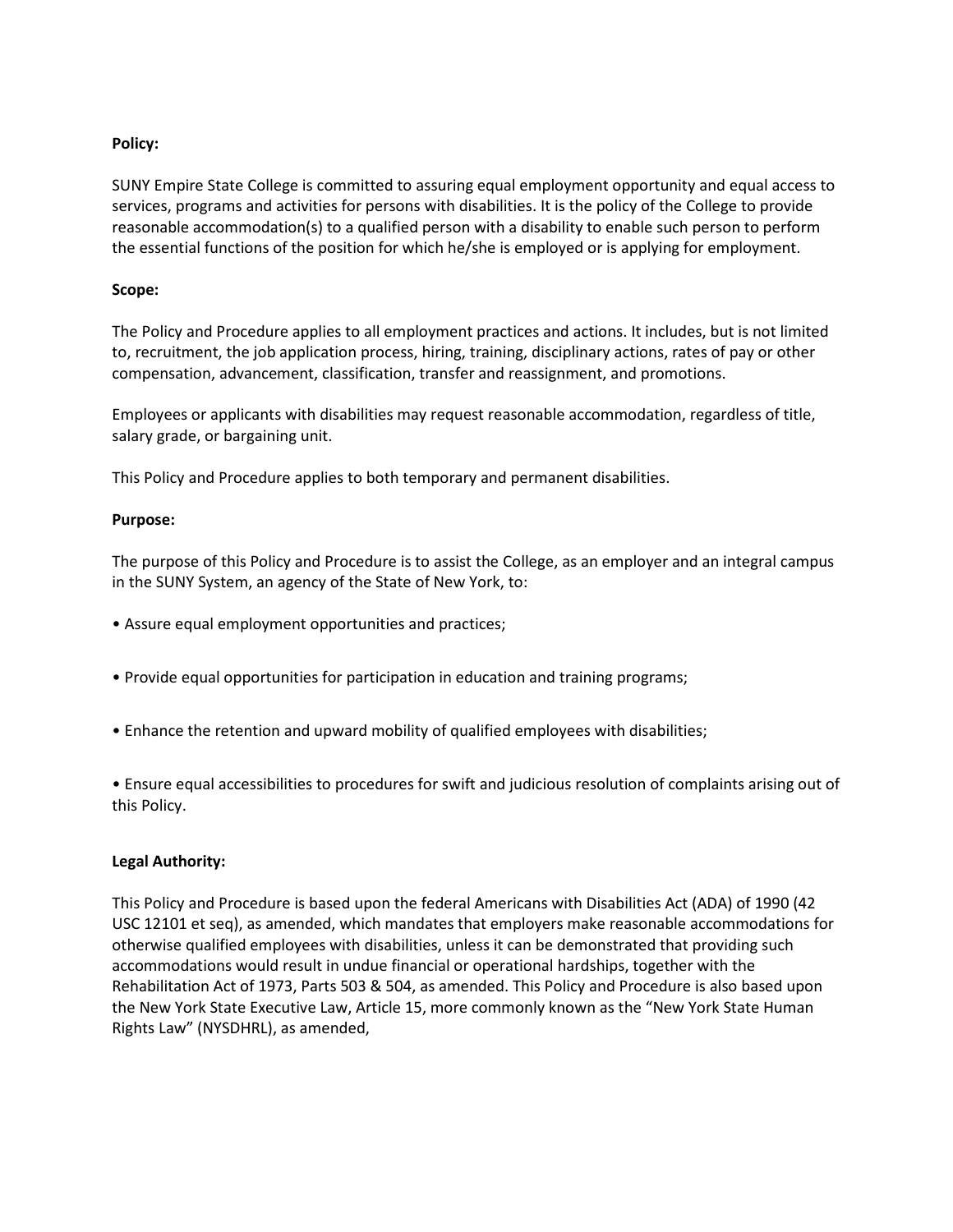## **Key Terms:**

*Below is a summary of certain key terms to assist employees in understanding this Reasonable Accommodation Policy and Procedure. However, both the ADA and the NYSDHRL set forth specific statutory definitions of a number of key terms for determining whether an employee has a qualified disability for which a reasonable accommodation must be made under the statutes. The College is bound to abide by all laws and regulations that are applicable at the time of the application of this Reasonable Accommodation Policy and Procedure to any given employee's circumstances. Therefore, for the text of the statutory definitions of these key terms, please see [www.ADA.gov](https://www.ada.gov/) and [http://www.dhr.ny.gov/,](http://www.dhr.ny.gov/) respectively.* 

## *Disability*

Under the ADA, a disability is a physical or mental impairment that substantially limits a major life activity (i.e., hearing, speaking, seeing, walking) or a record of substantially limiting impairment, or someone regarded as having a substantially limiting impairment. Under the NYSDHR, a disability is a physical, mental, or medical impairment resulting for anatomical, physiological, genetic or neurological conditions that prevents the exercise of normal bodily function or is demonstrable by medically accepted clinical or laboratory diagnostic techniques, or a record of such impairment, or a condition regarded by others as such impairment.

## *Essential Job Functions*

These are the essential job duties that an employee must be able to perform with or without a reasonable accommodation. Usual characteristics of the essential functions of a job are time spent, consequences of error, skill or expertise involved, and the availability of other employees. Under normal circumstances the essential duties would be included in the employee's performance program.

#### *Reasonable Accommodation*

This is any change or adjustment to a job or work environment which allows an employee with a disability to perform the essential functions of a job. Typical accommodations include job restructuring, reassignment, and equipment and furniture modifications.

#### *Undue Hardship*

This is an accommodation which would be unduly costly, extensive, disruptive, or would substantially alter operations. Such accommodations need not be provided. Nevertheless, please note that the University does have the obligation to explore and locate other suitable accommodations which would not constitute undue hardship if possible.

# *Light Duty*

The University will continue its policy of requiring that employees be able to perform the essential duties of their position. With the exception of the temporary alternate duty assignments available in Worker Compensation cases, there are no enduring "light duty" assignments.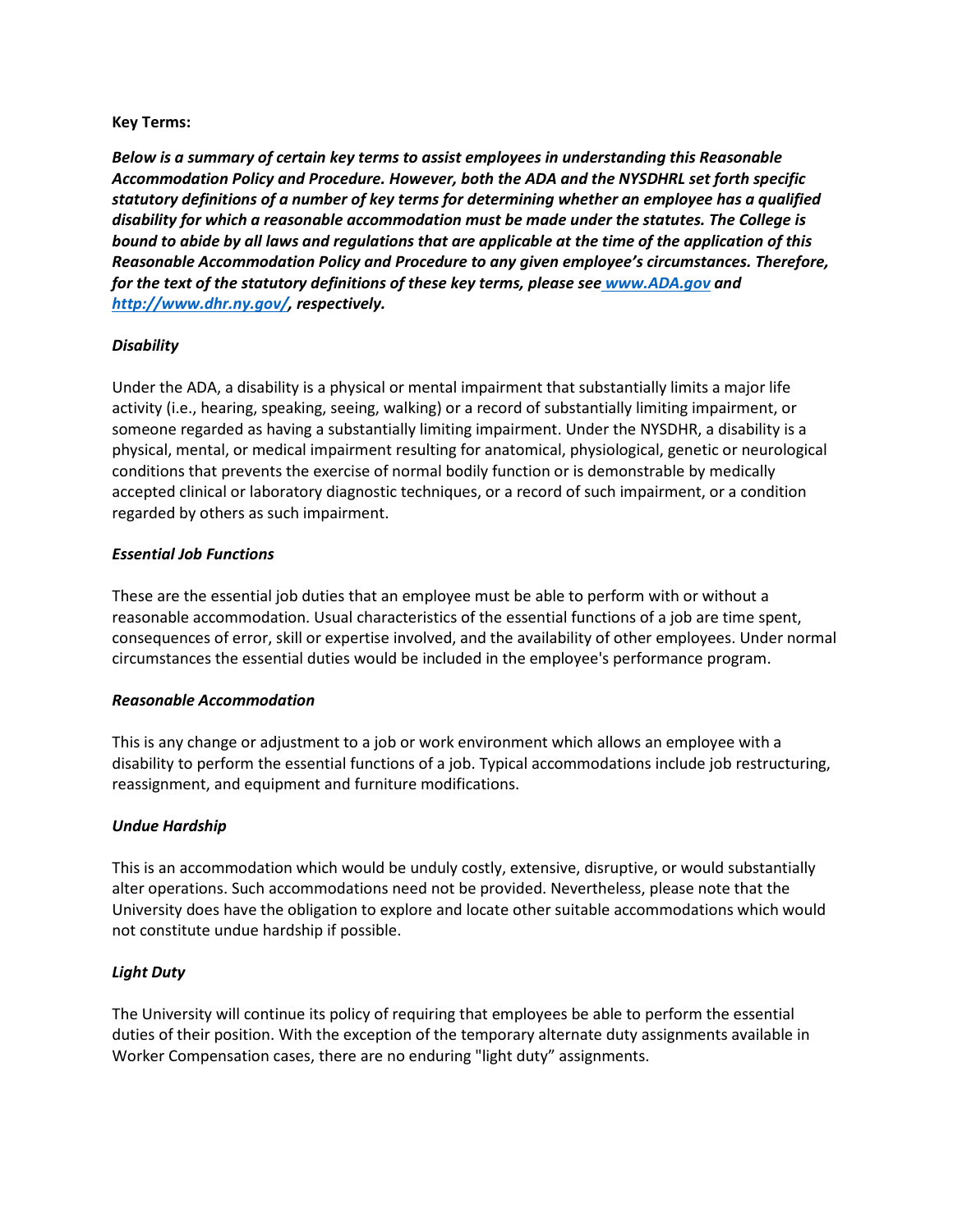## **Procedure for Requesting a Reasonable Accommodation**:

## *Job Applicant*

A job applicant may request an accommodation from the Office of Human Resources (OHR) by completing an **Application for and Report of a Reasonable Accommodation form (Section A)** and submitting the same to OHR. The responsibility for requesting or initiating a request for a reasonable accommodation lies with the applicant with a disability. Upon receipt of the Application, OHR will determine whether an accommodation is appropriate, and if so, the accommodation. If there is an expense to the accommodation, it will work with the hiring department for that department to cover the expense, or at the College's discretion, for the expense to be paid from another budget line at the College.

# *Employee*

The employee requesting an accommodation obtains, completes, and forwards Section A of the **Application for and Report of a Reasonable Accommodation form (Section A)** with any supporting documentation to his or her supervisor. The responsibility for requesting or initiating a request for a reasonable accommodation lies with the employee with a disability.

The supervisor completes Section B of the **Application for and Report of a Reasonable Accommodation form (Section B)** and recommends review and consideration for approval or states the request has insufficient information for making a decision at this time or recommends denial.

The supervisor forwards the completed form and any supporting documentation to the OHR for review.

Based on all documentation, if the ADA Coordinator agrees that the requested accommodation is reasonable, the employee will receive written confirmation **(Accommodation Approval Letter)**. If it is determined that the accommodation is not justified, or the accommodation is not reasonable given the disability, then the employee will receive notification of the denial of her or his request for a reasonable accommodation **(Accommodation Denial Letter).** If it is determined additional information is needed, the **Notification of Need for Additional Information Supporting Request for a Reasonable Accommodation** will be sent to the applicant.

Further, OHR determines if the employee is entitled to an accommodation and that the proposed accommodation is reasonable as defined by the ADA and other applicable laws, regulations, rules and Executive Orders, as the case may be, then OHR will consult with the employee and the employee's supervisor about the appropriate methods of implementing the requested accommodation or some variation thereof. OHR will conduct a job audit of the duties and responsibilities of the position in instances where the essential duties are an issue.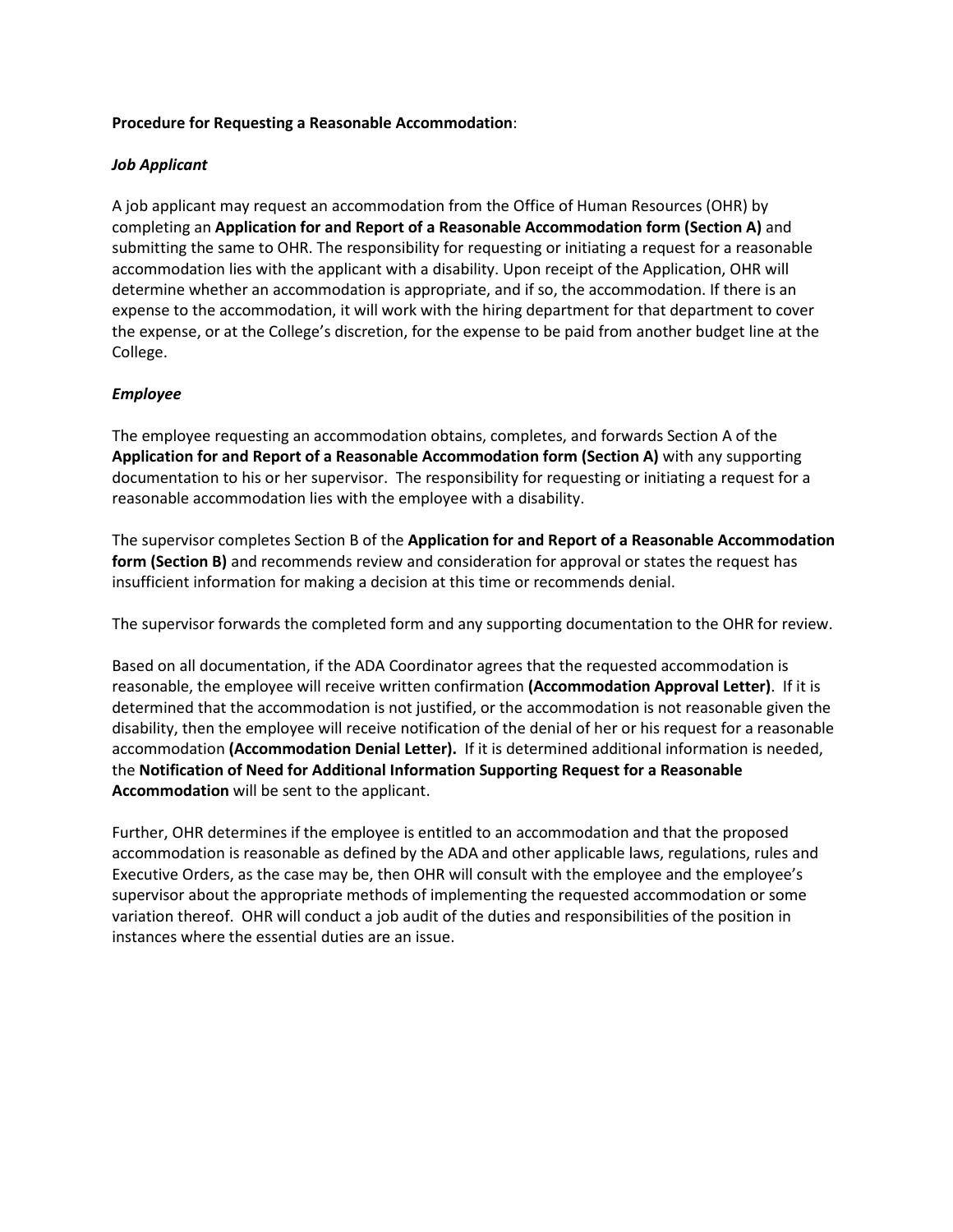# *Undue Hardship, Budgetary Considerations and Assistance*

If the supervisor states on the Application for and Report of a Reasonable Accommodation that the department or unit is prevented from directly accommodating the request due solely to budgetary considerations, and if it is subsequently determined by OHR that the request or some mutually agreed upon variation thereof may be accommodated without undue financial hardship to the institution as a whole, then OHR will contact the appropriate Vice President, Assistant Vice President, or Dean who will be asked to assist in locating funds through channels within his or her own division.

It is expected that required job accommodations will typically be funded directly by the employee's department or division. Unresolved questions regarding undue financial hardship should be addressed through the usual reporting structure, and will ultimately be decided by the President.

In determining whether an accommodation would cause an undue hardship, the department head or supervisor may consider the impact of an accommodation on the ability of other employees to do their jobs. However, a supervisor or department head may not claim undue hardship solely because providing an accommodation has a negative impact on the morale of other employees; nor can an employer claim undue hardship because of "disruption" due to employee's fears about, or prejudices toward, a person's disability. For example: If restructuring a job to accommodate an individual with a disability creates a heavier workload for other employees, this may constitute an undue hardship. But if other employees complain because an individual with a disability is allowed to take additional unpaid leave or to have a special flexible work schedule as a reasonable accommodation such complaints or other negative reactions would not constitute an undue hardship.

# *Medical Documentation*

If a review of the request and supporting documentation is inconclusive, or if it is determined that medical documentation is inadequate or otherwise problematic, then OHR will inform the applicant as to why the documentation is unacceptable, and the applicant will be allowed to submit additional supporting documentation. If, after this additional documentation has been submitted and the need for an accommodation is still not clearly established, then the employee may be asked to submit to a medical examination or see an appropriate medical professional designated and paid for by the College. If the department asks that an evaluation be performed, then the cost associated with an evaluation (if any) will be paid for by the department.

# *Technical Assistance*

The College may seek technical assistance from a medical professional, State or local rehabilitation agencies or disability constituent organizations in determining how best to address an individual's specific request. In addition, the department may wish to have an employee's disability needs evaluated by an outside agency to determine what type of accommodation, including equipment, is best suited for a particular type of disability.